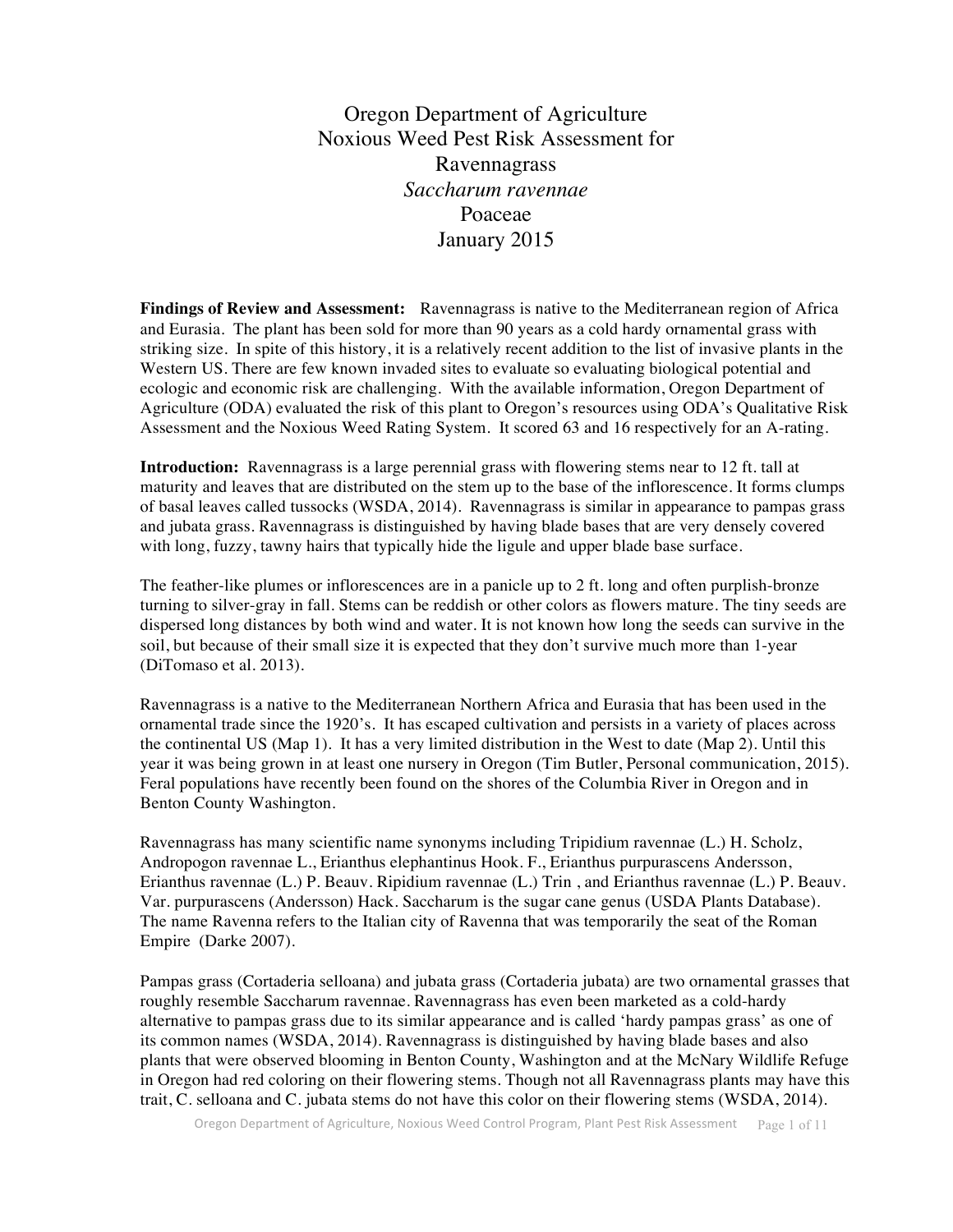**Reproduction:** Ravennagrass reproduces by seed and not by root fragments or rhizomes. Some literature mentions that rhizomes and roots need to be removed for successful manual treatment (WSDA 2014 and DiTomaso et al. 2013) this is believed to be an editing error. Large numbers of seeds are produced and introduced to the wind at great heights; this along with the small seed size allows them to disperse easily on the wind. The small seed size also likely to allows them to float on the surface tension of water. Seed viability is unknown but thought to be short due to the small size of the seed itself (WSDA 2014).

Commercial trade and subsequent escapement from horticultural environments are likely its largest potential sources of introduction. It is currently recommended for planting by several state extension services and botanic gardens. The invasion in the Grand Canyon resulted from deliberate planting as it considered at the time to be a recommended, safe plant (Firestone, 2015).

**Factors Effecting Establishment:** Ravennagrass is relatively unknown as an invasive to date, but those who know it seem to show great concern. Populations appear to be either stable or expansive, not generally intermediate. This has been noted in California, as well as Arizona and elsewhere. Those triggers are unknown, but when released, it really goes. Managers in the Southwest who know it are concerned, but it hasn't had the history to provide documentation of risk. This is an interesting case of weed manager's ability to assess new problems, rather than known risk (Firestone 2007).

Ravennagrass' habitat generally is wetland edge, flood plain above the high-water mark, and other places with moisture and a micro-site of bare soil, sand or rock. It primarily establishes on the margins of riparian zones, although growth on gravel bars in mid-channel is also common. It can increase to monoculture under these conditions. However, Ravennagrass can establish with relatively little disturbance, and natural disturbance is more than ample (e.g. natural seep on inaccessible cliffs, natural stream bank erosion). It can form impenetrable stands of one species, and can grow out from under other vegetation. It will exclude native communities through competition, although not consistently (Firestone, 2015).

As long as it has sun, it tolerates a wide range of conditions (Greenlee 1992). Plants may also grow in light or partial shade as well (Oakes 1990), though may not produce seed heads if shaded (Burgess 2006). Ravennagrass can survive in drought conditions and still produce tall flowering stems but may produce fewer of them (Hattori et al. 2010) (WSDA 2104).

**Probability of Detection:** Ravennagrass is a member of such a conspicuous group of large ornamental grasses that its overall probability of detection is high. The public is likely to be able to spot the grass as something unusual and professionals should have little trouble making the proper identification. It could potentially hide in tall and thick vegetation on the westside of the Oregon for a time before discovery.

**Distribution in Oregon:** Prior to the recent discovery of escaped Ravennagrass in Benton County, there were no known sites in Washington. There is one herbarium specimen of S. ravennae in Washington, collected in 1898 by Wilhelm N. Suksdorf from his garden in Klickitat County (WSU Marion Ownbey Herbarium #148311). No other herbarium records of Ravennagrass in exist in UW Herbarium's online database or in the Consortium of PNW herbaria for Washington, Oregon or British Columbia. There is also mention of one plant being found in Grant County in 1982, in a document at the WSNWCB's office. It was noted that the identification was not confirmed but did warrant further research (WSDA 2104).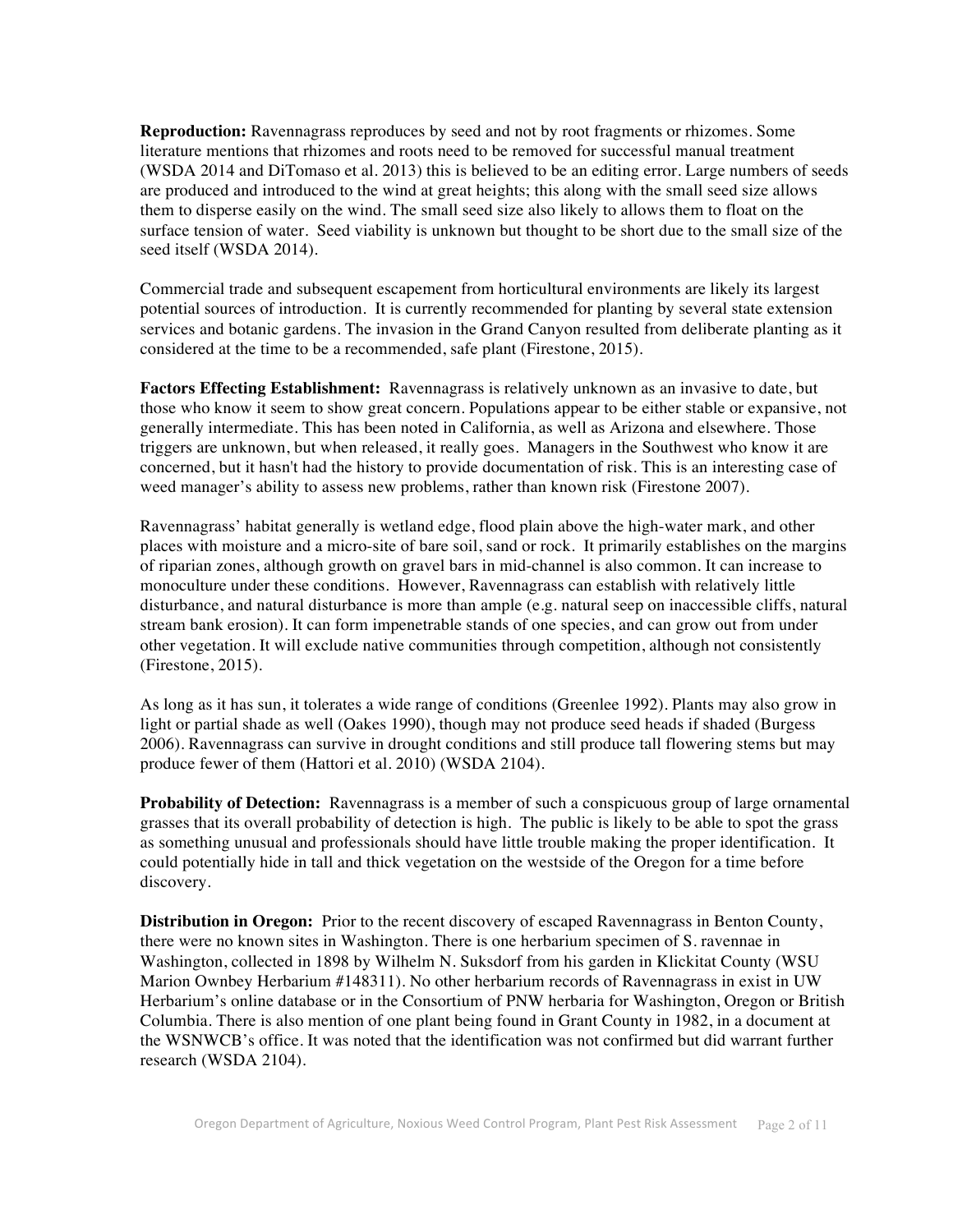In 2012, Benton County Noxious Weed Control Board discovered naturalizing plants growing in a number of areas and habitats around the county including: around Richland, near the Columbia River, near the Yakima River, growing in cracks in the asphalt, cracks along concrete walls, rocky hillsides, grassy banks, gravel roadsides, and escaped from yards. Since their discovery, a couple other locations of S. ravennae have been found. A few escaping plants have been located in Franklin County, in the Pasco area near Benton County as well as some ornamental plantings. In Yakima County, the county noxious weed control board found some escaped plants along I-82 and over 20 sites of ornamental plantings (Susan Bird, pers. comm.). These are the only escaped plants known in the state, though S. ravennae may occur elsewhere if they were/are ornamentally planted.

Staff from Portland State University's Center for Lakes and Reservoirs found Ravenna grass this last summer for the first time in Oregon while surveying for aquatic noxious weeds along the shores of the Columbia River near Hermiston.

**Environmental Impacts:** There is speculation that Ravennagrass will have higher water use than some of the riparian or wetland species it replaces in more arid environs scenarios due to its large amount of surface area of the plant although cooler climates may make this less likely. It appears to specialize in moist areas in the arid southwest and may pose threats to rare species in those limited habitats (Firestone, 2015). This may also be true for the eastern part of Oregon.

It can form impenetrable stands of one species, and can grow out from under other vegetation and will exclude native communities through competition, although not consistently. It produces copious biomass in areas that generally have relatively little, especially by growing on harsh substrate like gravel banks, and being much taller than surrounding vegetation. This would change the shade profile, plant competition and flammability of the community. Older stands of Ravennagrass may be able to carry fire that would not normally burn in riparian vegetation. It can anchor soils normally more subject to shifting (e.g. mid-channel) and act as a physical barrier to stream flow through its biomass and accumulation of flotsam, thatch and sediment. This may shift erosion locations.

**Economic Impacts:** Extensive wild populations of Ravennagrass have the potential to change riparian vegetation character and stream morphology in wetland habitats and spawning habitat for salmonids. With Oregon's investment in healthy populations of salmonids this could call for very costly control measures. Ravennagrass is also a potential threat to agricultural irrigation – especially where open ditches with soil bottoms are still used.

Nursery production of Ravennagrass is apparently very limited in Oregon (Tim Butler, personal communications) so the opportunity cost of not selling the plant commercially is likely to be small or negligible.

**Control:** Manual control of Ravennagrass is possible but labor intensive. Removing plumes prior to fertility will stop the spread of the population but clipping may have to be done several times a year as plants may resprout and seed. Mechanical means of removal must get the entire root to be certain of control. Disposal of plant material should make certain it is not possible for the plant to regrow. Skin protection (i.e. gloves and long sleeves) should be used as the mildly serrated leaves and hairs may be irritating. National Park Service staff and volunteers report the successful removal of over 25,000 plants in the Grand Canyon using mechanical methods such as digging up plants (DiTomaso et al. 2013), using shovels and come-along (Stevens n.d.). Prevent the introduction of the plant by substituting non-invasive plants in its place. Healthy desirable plant communities should provide competition to Ravennagrass seedlings (WSDA 2014).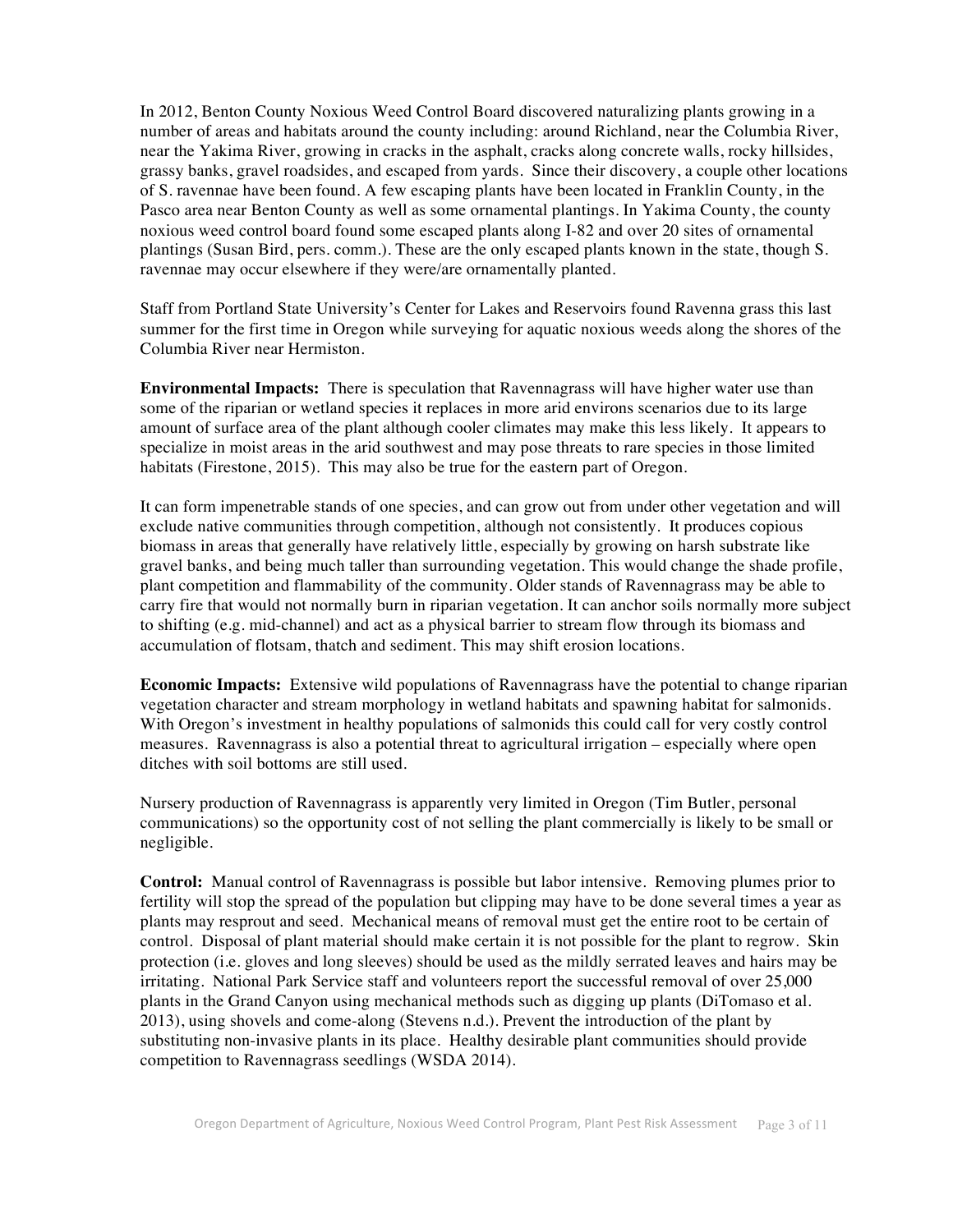Control efforts of Ravennagrass use spot treatments of 5% glyphosate v/v solution of Rodeo or Aquamaster (2.5% a.e.), applying it to plants that are fully mature but before flowers produce viable seed. This likely occurs during the early summer months. There have also been reports that a 5% glyphosate solution mixed with 1% imazapyr (Habitat) will give very effective control (DiTomaso et al. 2013).

Catanzaro et al. (1993) tested a number of ornamental grasses' susceptibility to graminicides (fenoxaprop, fluazifop-P, quizalofop, and sethoxydim, collectively called POST grass herbicides). They found S. ravennae to exhibit severe  $(>70\%)$  phytotoxicity from all the herbicides at 69 days after treatment, with a mortality of 96%.

*Map 1: Known distribution of Ravennagrass in North America as of 2014 from the Plants Database.* 



*Map 2: Known distribution of known Ravenna grass in the West as of 2014.* 

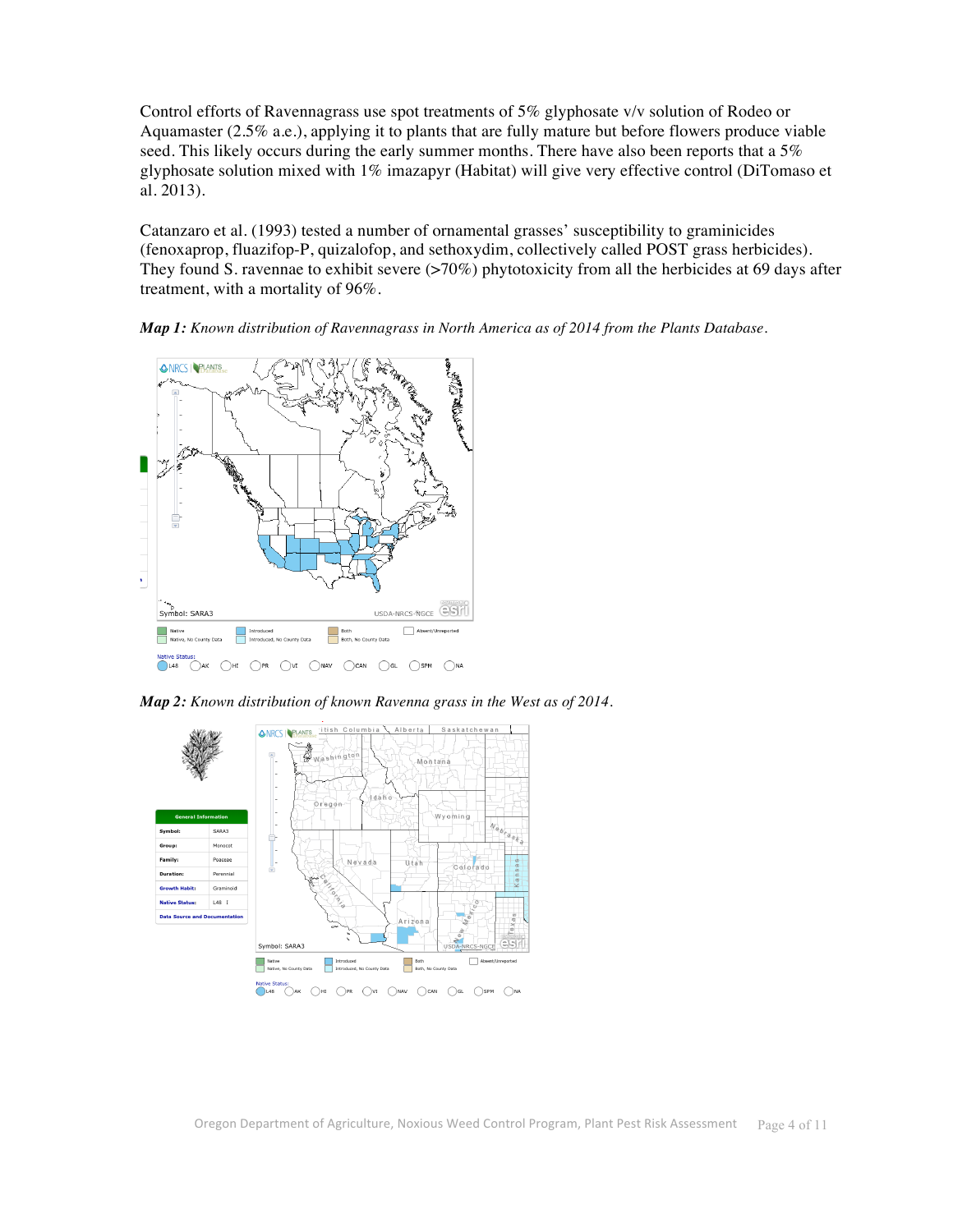## Noxious Weed Qualitative Risk Assessment 3.8 Oregon Department of Agriculture

Common Name: Ravennagrass Scientific Name: *Saccharum ravennae* Family: Poaceae

For use with plant species that occur or may occur in Oregon to determine their potential to become serious noxious weeds. For each of the following categories, select the number that best applies. Numerical values are weighted to increase priority categories over less important ones. Choose the best number that applies, intermediate scores can be used.

Total Score: 63 Risk Category: A

## GEOGRAPHICAL INFORMATION

## **1) 4 Invasive in Other Areas**

- 0 Low- not known to be invasive elsewhere.
- 2 Known to be invasive in climates dissimilar to Oregon's current climates.
- 6 Known to be invasive in geographically similar areas.

Comments: Limited information at this time but invasions in Columbia Basin, Northern California, and riparian areas of arid southwest indicate a wide amplitude as long as there is perennial water present.

**2) 6 Habitat Availability:** Are there susceptible habitats for this species and how common or widespread are they in Oregon?

- 1 *Low* Habitat is very limited, usually restricted to a small watershed or part of a watershed (e.g., tree fern in southern Curry County).
- 3 *Medium* Habitat encompasses 1/4 or less of Oregon (e.g., oak woodlands, coastal dunes, eastern Oregon wetlands, Columbia Gorge).
- 6 *High* Habitat covers large regions or multiple counties, or is limited to a few locations of high economic or ecological value (e.g., threatened and endangered species habitat).

Comments: Likely limited by the presence of perennial moisture but should find potential habitat across Oregon.

## **3) 5 Proximity to Oregon**: What is the current distribution of the species?

- 0 *Present* Occurs within Oregon.
- 1 *Distant* Occurs only in distant US regions or foreign countries.
- 3 *Regional* Occurs in Western regions of US but not adjacent to Oregon border.
- 6 *Adjacent* Weedy populations occur adjacent (<50 miles) to Oregon border.

Comments: Washington site close.

## **4) 8 Current Distribution**: What is the current distribution of escaped populations in Oregon?

- 0 *Not present* Not known to occur in Oregon.
- 1 *Widespread* Throughout much of Oregon (e.g., cheatgrass).
- 5 *Regional* Abundant (i.e., occurs in eastern, western, central, coastal, areas of Oregon) (e.g., gorse, tansy ragwort).
- 10 *Limited* Limited to one or a few infestations in state (e.g., kudzu).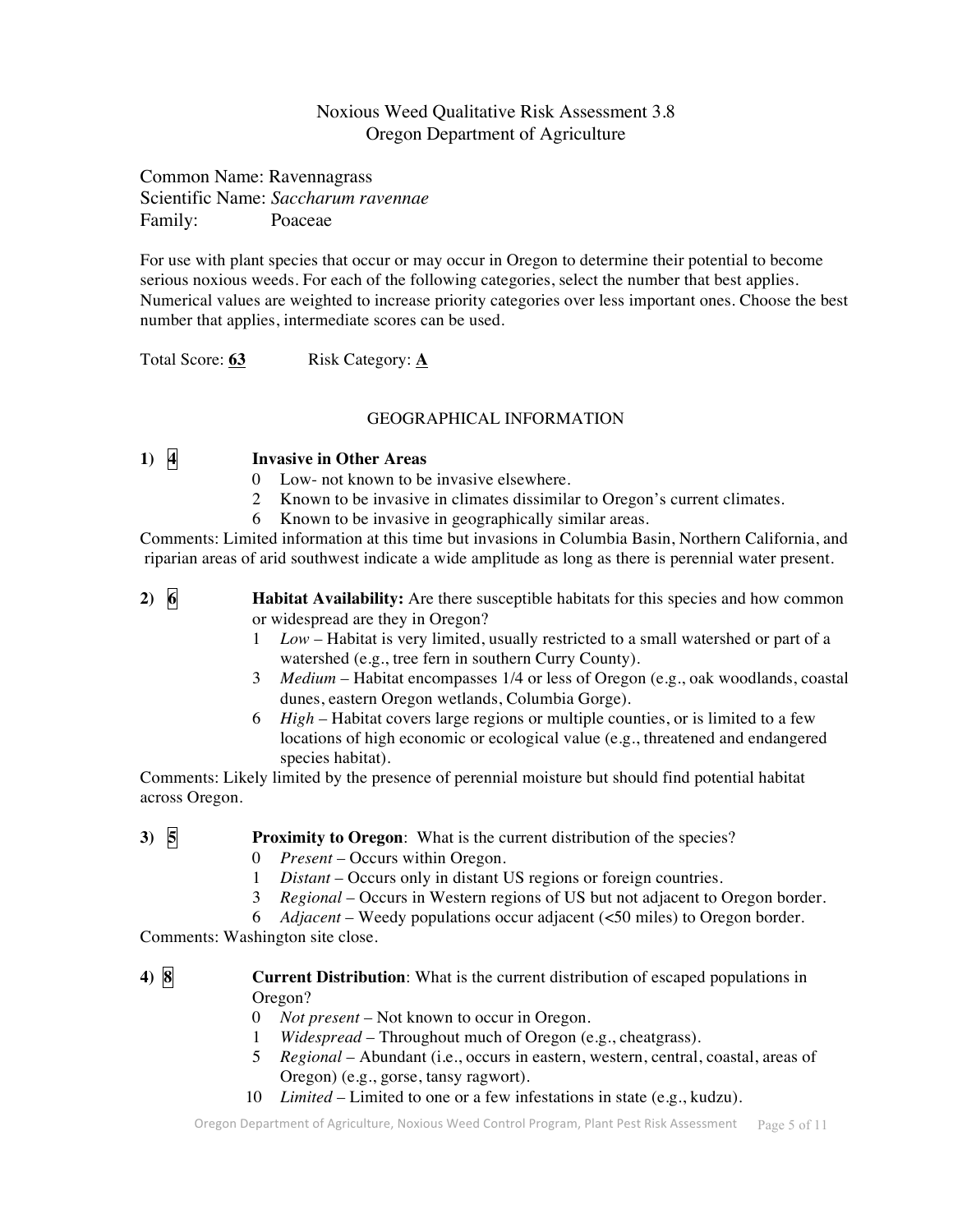Comments: Very limited to date but if listed more sites are likely to be found as the plant becomes familiar to mangers.

### BIOLOGICAL INFORMATION

- **5) 3 Environmental Factors**: Do abiotic (non-living) factors in the environment effect establishment and spread of the species? (e.g., precipitation, drought, temperature, nutrient availability, soil type, slope, aspect, soil moisture, standing or moving water).
	- 1 *Low* Severely confined by abiotic factors.
	- 2 *Medium* Moderately confined by environmental factors
	- 4 *High* Highly adapted to a variety of environmental conditions (e.g., tansy ragwort, Scotch broom).

Comments: Likely limited by perennial water supply.

- **6) 4 Reproductive Traits:** How does this species reproduce? Traits that may allow rapid population increase both on and off site.
	- 0 *Negligible* Not self-fertile, or is dioecious and opposite sex not present.
	- 1 *Low* Reproduction is only by seed, produces few seeds, or seed viability and longevity are low.
	- 3 *Medium* Reproduction is vegetative (e.g., by root fragments, rhizomes, bulbs, stolons).
	- 3 *Medium* Produces many seeds, and/or seeds of short longevity (< 5 years).
	- 5 *High* Produces many seeds and/or seeds of moderate longevity (5-10 years) (e.g., tansy ragwort).
	- 6 *Very high* Has two or more reproductive traits (e.g., seeds are long-lived >10 years and spreads by rhizomes).

Comments: Plant reproduction is largely from seed and those should be short lived but can root, can be divided early in the year. No regrowth from root fragments – no rhizomes.

**7) 3 Biological Factors:** Do biotic (living) factors restrict or aid establishment and spread of the species? (What is the interaction of plant competition, natural enemies, native herbivores, pollinators, and pathogens with species?)

- 0 *Negligible* Host plant not present for parasitic species.
- 1 *Low* Biotic factors highly suppress reproduction or heavily damage plant for an extended period (e.g., biocontrol agent on tansy ragwort).
- 2 *Medium* Biotic factors partially restrict or moderately impact growth and reproduction, impacts sporadic or short-lived.
- 4 *High* Few biotic interactions restrict growth and reproduction. Species expresses full growth and reproductive potential.

Comments: Competition with seedlings can be significant.

- **8) 3 Reproductive Potential and Spread After Establishment - Non-human Factors:** How well can the species spread by natural means?
	- 0 *Negligible*  No potential for natural spread in Oregon (e.g., ornamental plants outside of climate zone).
	- 1 *Low* Low potential for local spread within a year, has moderate reproductive potential or some mobility of propagules (e.g., propagules transported locally by animals, water movement in lakes or ponds, not wind blown).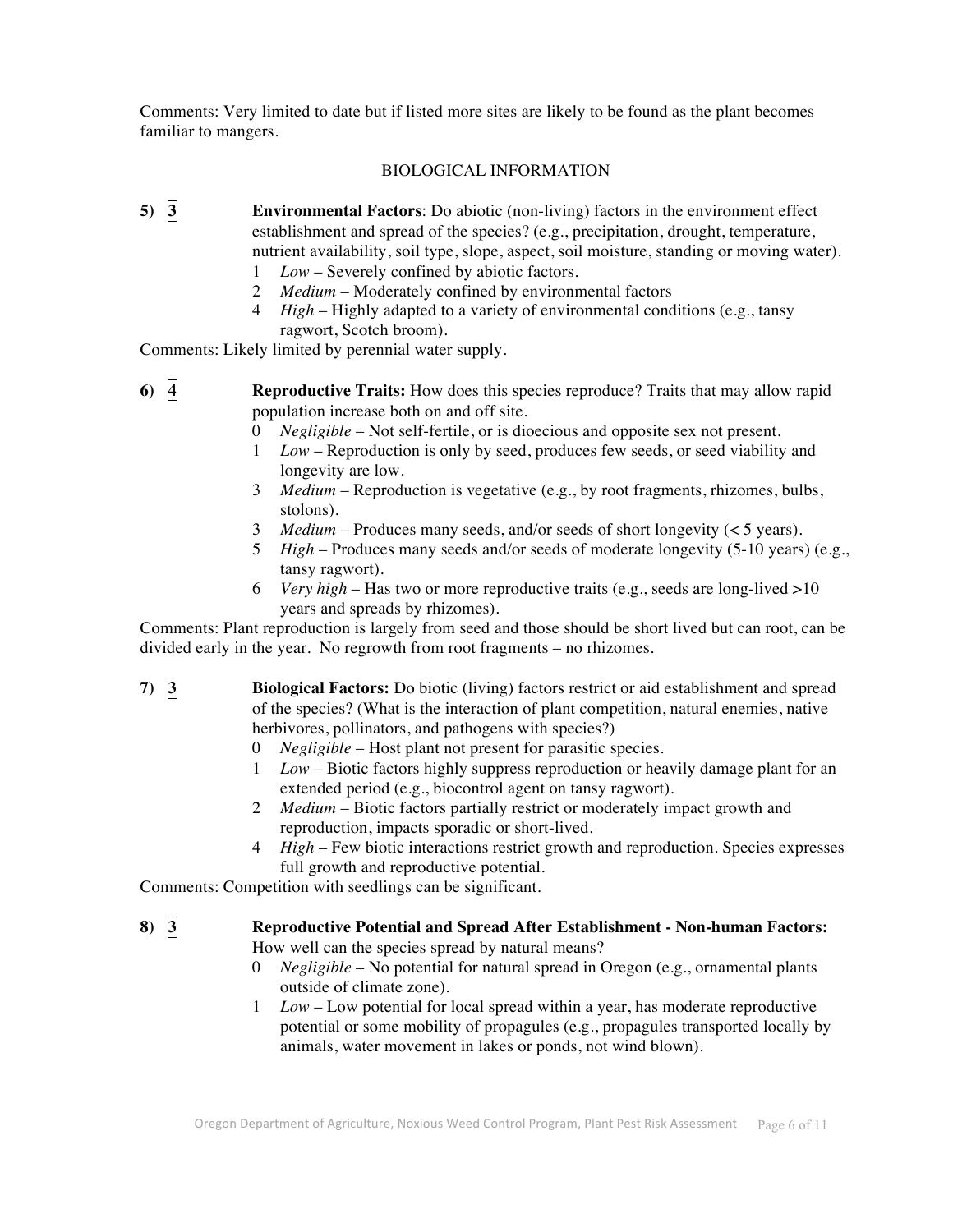- 3 *Medium* Moderate potential for natural spread with either high reproductive potential or highly mobile propagules (e.g., propagules spread by moving water, or dispersed over longer distances by animals) (e.g., perennial pepperweed).
- 5 *High*  Potential for rapid natural spread throughout the susceptible range, high reproductive capacity and highly mobile propagules. Seeds are wind dispersed over large areas (e.g., rush skeletonweed).

Comments: Seed movement with wind and water and human movement but not long distance dispersal.

**9) 3 Potential of Species to be Spread by Humans**. What human activities contribute to spread of species? Examples include: interstate or international commerce; contaminated commodities; packing materials or products; vehicles, boats, or equipment movement; logging or farming; road maintenance; intentional introductions of ornamental and horticultural species, or biofuel production.

- 1 *Low* Potential for introduction or movement minimal (e.g., species not traded or sold, or species not found in agricultural commodities, gravel or other commercial products).
- 3 *Medium*  Potential for introduction or off-site movement moderate (e.g., not widely propagated, not highly popular, with limited market potential; may be a localized contaminant of gravel, landscape products, or other commercial products) (e.g., lesser celandine, Canada thistle).
- 5 *High*  Potential to be introduced or moved within state high (e.g., species widely propagated and sold; propagules common contaminant of agricultural commodities or commercial products; high potential for movement by contaminated vehicles and equipment, or by recreational activities) (e.g., butterfly bush, spotted knapweed, Eurasian watermilfoil).

Comments: Not much commercial traffic known now and listing would prevent legal import and sale.

#### IMPACT INFORMATION

**10) 5 Economic Impact**: What impact does/can the species have on Oregon's agriculture and economy?

- 0 *Negligible* Causes few, if any, economic impacts.
- 1 *Low* Potential to, or causes low economic impact to agriculture; may impact urban areas (e.g., puncture vine, pokeweed).
- 5 *Medium* Potential to, or causes moderate impacts to urban areas, right-of-way maintenance, property values, recreational activities, reduces rangeland productivity (e.g., English ivy, Himalayan blackberry, cheatgrass).
- 10 *High*  Potential to, or causes high impacts in agricultural, livestock, fisheries, or timber production by reducing yield, commodity value, or increasing production costs (e.g., gorse, rush skeleton weed, leafy spurge).

Comments: Potential clogging of open irrigation and detrimental to recreation when populations are high.

- **11) 6 Environmental Impact**: What risks or harm to the environment does this species pose? Plant may cause negative impacts on ecosystem function, structure, and biodiversity of plant or fish and wildlife habitat; may put desired species at risk.
	- 0 *Negligible*  None of the above impacts probable.
	- 1 *Low* Can or does cause few or minor environmental impacts, or impacts occur in degraded or highly disturbed habitats.
	- 4 *Medium*  Species can or does cause moderate impacts in less critical habitats (e.g., urban areas, sagebrush/ juniper stands).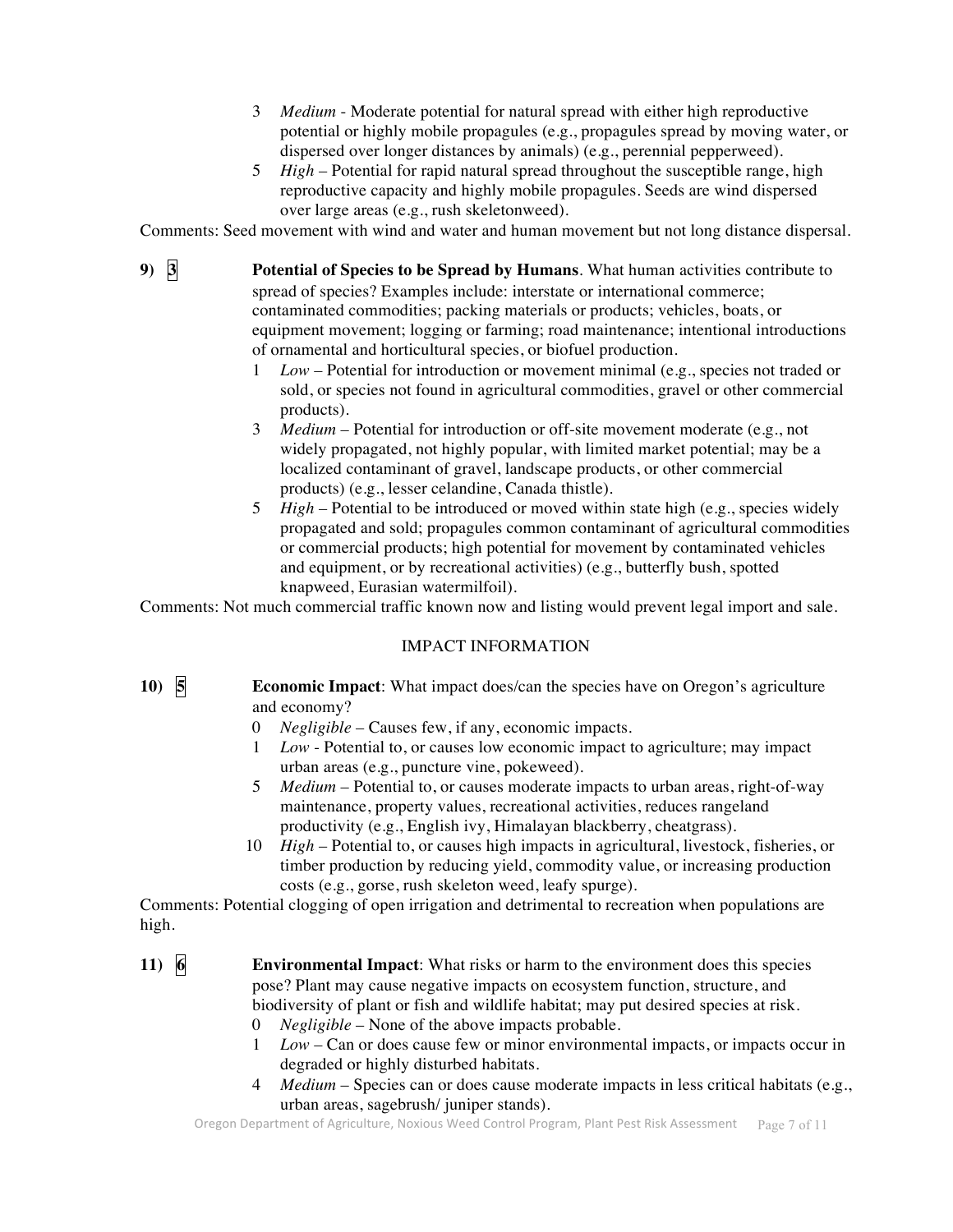6 *High* – Species can or does cause significant impacts in several of the above categories. Plant causes severe impacts to limited or priority habitats (e.g., aquatic, riparian zones, salt marsh; or T&E species sites).

Comments: Potential impact to wetlands and riparian areas potentially including salmon habitats.

- **12) I Impact on Health:** What is the impact of this species on human, animal, and livestock health? (e.g., poisonous if ingested, contact dermatitis, acute and chronic toxicity to livestock, toxic sap, injurious spines or prickles, causes allergy symptoms.
	- 0 *Negligible* Has no impact on human or animal health.
	- 2 *Low*  May cause minor health problems of short duration, minor allergy symptoms (e.g., leafy spurge).
	- 4 *Medium*  May cause severe allergy problems, death or severe health problems through chronic toxicity, spines or toxic sap may cause significant injury. (e.g., giant hogweed, tansy ragwort).
	- 6 *High* Causes death from ingestion of small amounts, acute toxicity (e.g. poison hemlock).

Comments: Causes moderate irritation.

### CONTROL INFORMATION

- **13) 6 Probability of Detection at Point of Introduction**: How likely is detection of species after introduction and naturalization in Oregon?
	- 1 *Low*  Grows where probability of early detection is high, showy and easily recognized by public; access to habitat not restricted (e.g., giant hogweed).
	- 5 *Medium* Easily identified by weed professionals, ranchers, botanists; some survey and detection infrastructure in place. General public may not recognize or report species (e.g., leafy spurge).
	- 10 *High* Probability of initial detection by weed professionals low. Plant shape and form obscure, not showy for much of growing season, introduction probable at remote locations with limited access (e.g., weedy grasses, hawkweeds, skeletonweed).

Comments: Obvious invasive, will stand out in Oregon sites but may not be properly identified (versus other large grasses).

- **14) 6 Control Efficacy:** What level of control of this species can be expected with proper timing, herbicides, equipment, and biological control agents?
	- 1 *Negligible* Easily controlled by common non-chemical control measures (e.g., mowing, tillage, pulling, and cutting; biocontrol is very effective at reducing seed production and plant density) (e.g., tansy ragwort).
	- 2 *Low*  Somewhat difficult to control, generally requires herbicide treatment (e.g., mechanical control measures effective at preventing flowering and but not reducing plant density; herbicide applications provide a high rate of control in a single application; biocontrol provides partial control).
	- 4 *Medium*  Treatment options marginally effective or costly. Tillage and mowing increase plant density (e.g., causes tillering, rapid regrowth, spread from root fragments). Chemical control is marginally effective. Crop damage occurs or significant non-target impacts result from maximum control rates. Biocontrol agents ineffective.
	- 6 *High* No effective treatments known or control costs very expensive. Species may occur in large water bodies or river systems where containment and complete control are not achievable. Political or legal issues may prevent effective control.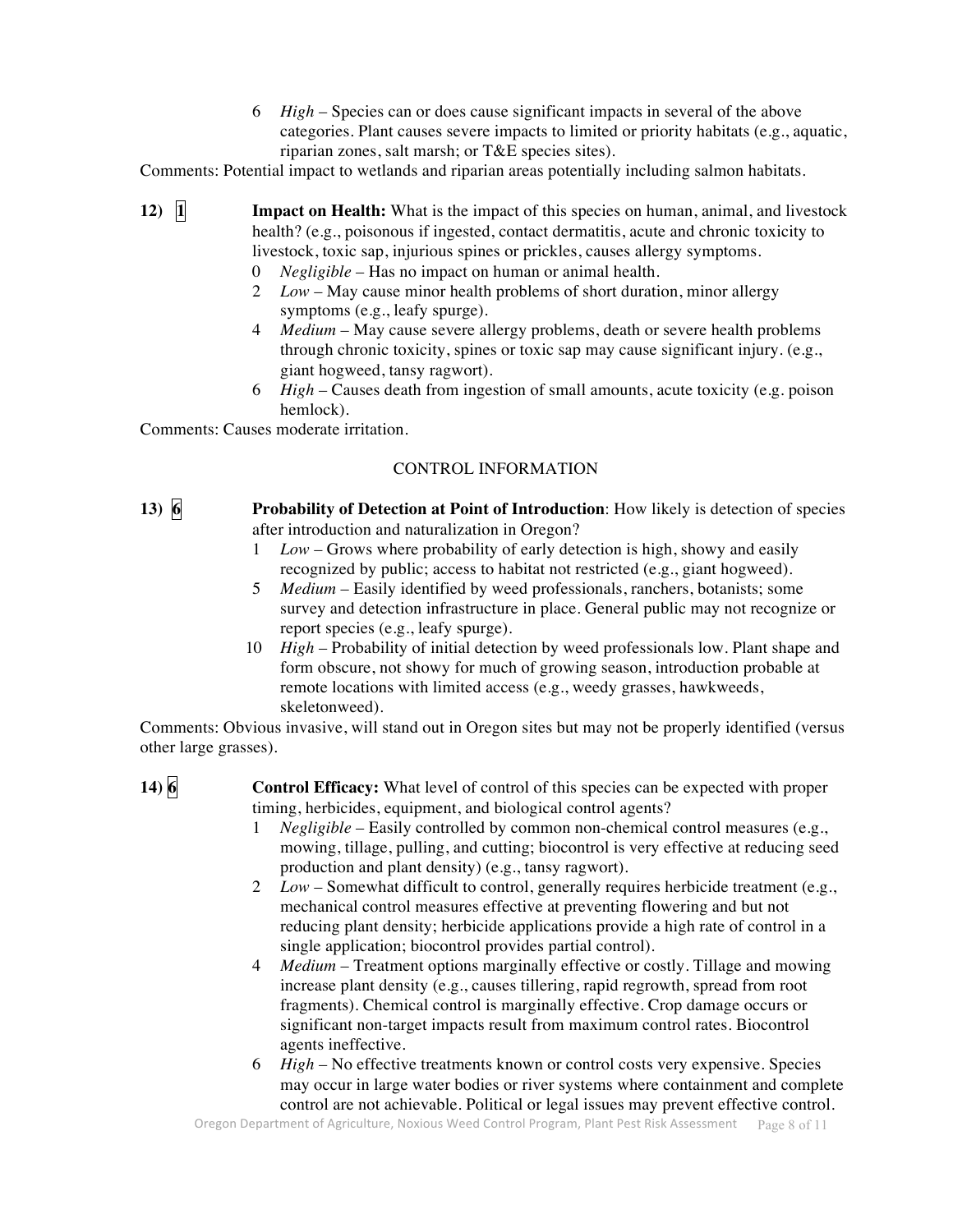Comments: Control is likely to be very effective.

| Category Scores:                                                            |                                                                           |
|-----------------------------------------------------------------------------|---------------------------------------------------------------------------|
| $23$ Geographic score (Add scores 1-4)<br>12 Impact Score (Add lines 10-12) | 16 Biological Score (Add lines 5-9)<br>12 Control Score (Add Lines 13-14) |
| $\sqrt{2}$                                                                  |                                                                           |

\_\_\_\_\_\_\_\_\_\_\_\_\_\_\_\_\_\_\_\_\_\_\_\_\_\_\_\_\_\_\_\_\_\_\_\_\_\_\_\_\_\_\_\_\_\_\_\_\_\_\_\_\_\_\_\_\_\_\_\_\_\_\_\_\_\_\_\_\_\_\_

\_\_\_\_\_\_\_\_\_\_\_\_\_\_\_\_\_\_\_\_\_\_\_\_\_\_\_\_\_\_\_\_\_\_\_\_\_\_\_\_\_\_\_\_\_\_\_\_\_\_\_\_\_\_\_\_\_\_\_\_\_\_\_\_\_\_\_\_\_\_

**63** Total Score (Add scores 1-14 and list on front of form) Risk Category:  $55-89 = A$   $24-54 = B$   $< 24 = \text{unlisted.}$ 

This Risk Assessment was modified by ODA from the USDA-APHIS Risk Assessment for the introduction of new plant species. V3.8 2/19/2016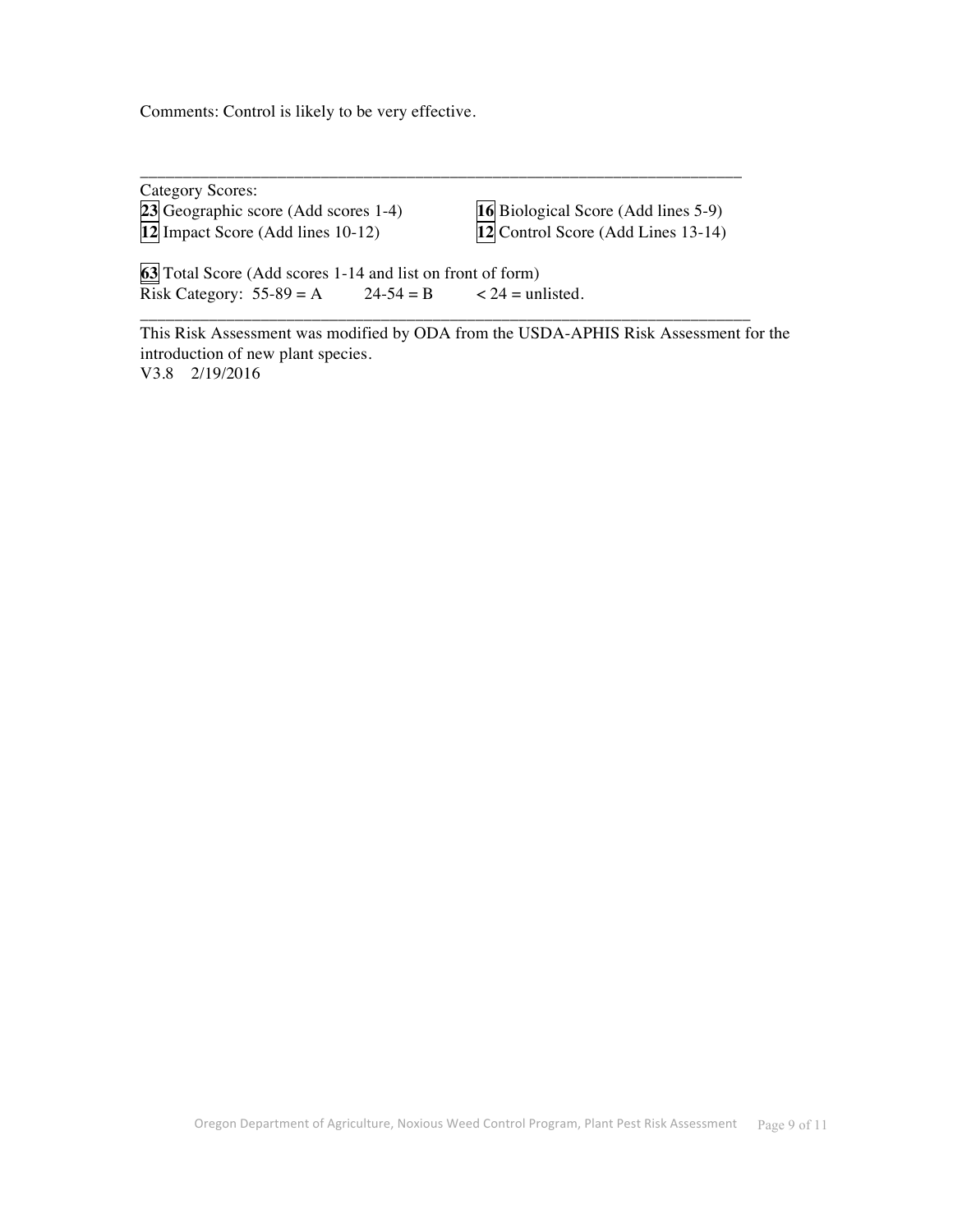## Oregon Department of Agriculture Noxious Weed Rating System

#### Common Name: Ravennagrass Scientific Name: *Saccharum ravennae* Point Total: **16** Rating: **A**

1) Detrimental Effects: Check all that apply, add number of checks

- 1. *Health*: causes poisoning or injury to humans or animals
- $\boxtimes$ 2. *Competition:* strongly competitive with crops, forage, or native flora
- ō 3. *Host*: host of pathogens and/or pests of crops or forage
- $\Box$ 4. *Contamination*: causes economic loss as a contaminate in seeds and/or feeds
- $\Box$ 5. *Interference*: interferes with recreation, transportation, harvest, land value, or wildlife and livestock movement

2) Reproduction & Capacity for Spread: Check the number that best describes, enter that number

- 1. Few seeds, not wind blown, spreads slowly
- $\boxtimes$ 2. Many seeds, slow spread
- 3. Many seeds, spreads quickly by vehicles or animals  $\Box$
- 4. Windblown seed, or spreading rhizomes, or water borne  $\Box$ 
	- 5. Many wind-blown seeds, high seed longevity, spreading rhizomes, perennials

3) Difficulty to Control: Check the number that best describes, enter that number

- 1. Easily controlled with tillage or by competitive plants
- $\Box$ 2. Requires moderate control, tillage, competition or herbicides
- $\boxtimes$  3. Herbicides generally required, or intensive management practices
- $\Box$  4. Intensive management generally gives marginal control
- $\Box$ 5. No management works well, spreading out of control

4) Distribution: Check the number that best describes, enter that number

- 1. Widely distributed throughout the state in susceptible habitat  $\Box$
- $\Box$ 2. Regionally abundant, 5 or more counties, more than 1/2 of a county
- $\Box$ 3. Abundant throughout 1- 4 counties, or 1/4 of a county, or several watersheds
- $\Box$ 4. Contained in only 1 watershed, or less than 5 square miles gross infestation
- $\boxtimes$ 5. Isolated infestation less than 640 acres, more than 10 acres

5) Ecological Impact: Check the number that best describes, enter that number

- $\Box$  1. Occurs in most disturbed habitats with little competition
- $\Box$  2. Occurs in disturbed habitats with competition
- $\Box$  3. Invades undisturbed habitats and crowds out native species
- $\boxtimes$  4. Invades restricted habitats (i.e. riparian) and crowds out native species

# **16** TOTAL POINTS

*Note:* Noxious weeds are non-native plants with scores of 11 points or higher. Any plants in 4.1, 4.2, and 4.3 should not be classified as "A" rated weeds. Ratings:  $16 + A$ ,  $15 - 11 = B$ ODA Weed Rating System 2/22/16 V3.8